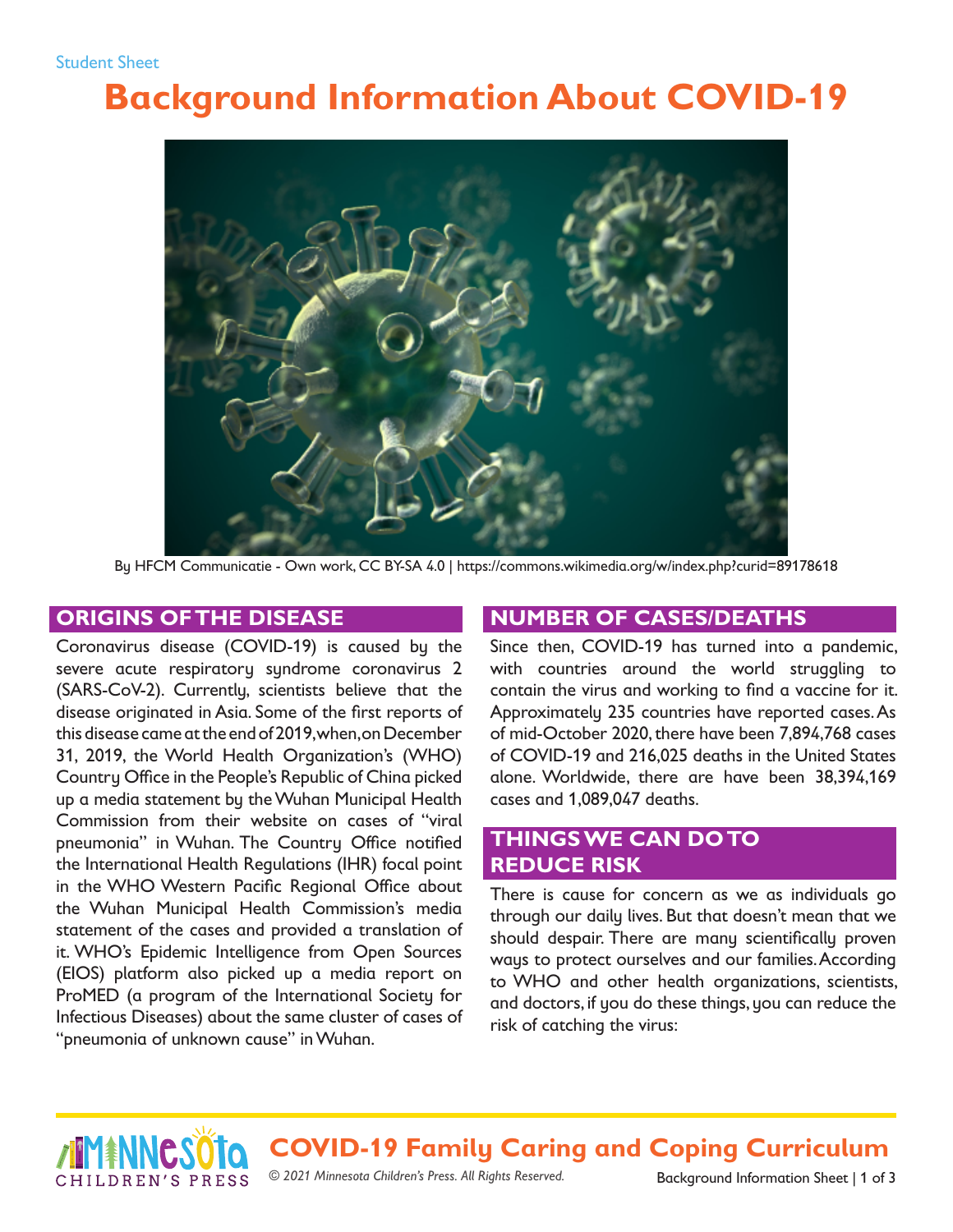# **Keep Yourself and Others Safe**

- » Wear a mask
- » Maintain at least a six-foot (one-meter) distance between yourself and others when out in public
- » Wash your hands frequently
- » Wash your hands before you put your mask on, as well as before and after you take it off

## **Made Your Environment Safer**

- » Avoid the 3Cs: spaces that are closed, crowded, or involve close contact
- » Meet people outside
- » Avoid crowded or indoor settings

#### **Maintain the Basics of Good Hygiene**

- » Regularly and thoroughly clean your hands with an alcohol-based hand rub or wash them with soap and water
- » Avoid touching your eyes, nose, and mouth
- » Cover your mouth and nose with your bent elbow or tissue when you cough or sneeze
- » Clean and disinfect surfaces frequently especially those which are regularly touched

## **If You Feel Unwell**

- » Know the full range of symptoms of COVID-19
- » Stay home and self-isolate even if you have minor symptoms such as cough, headache, or mild fever, until you recover
- » If you have a fever, cough, and difficulty breathing, seek medical attention immediately
- » Keep up to date on the latest information from trusted sources, such as WHO and the Centers for Disease Control and Prevention (CDC)

# **DOES WEARING A MASK REALLY HELP PREVENT THE SPREAD OF COVID-19?**

Most scientists and public health officials believe that wearing a mask is one of the most important things we can do to try to lessen the spread of COVID-19. And there have been some studies that provide evidence for this belief. For example, a recent study published in Health Affairs compared the COVID-19 growth rate before and after mask mandates in 15 states and the District of Columbia. It found that mask mandates led to a slowdown in the daily COVID-19 growth rate, which became more apparent over time. The first five days after a mandate, the daily growth rate slowed by 0.9 percentage-points compared to the five days prior to the mandate; at three weeks, the daily growth rate had slowed by 2 percentage-points.

Another study looked at coronavirus deaths across 198 countries and found that those with cultural norms or government policies favoring mask-wearing had lower death rates.

Two compelling case reports also suggest that masks can prevent transmission in high-risk scenarios. In one case, a man flew from China to Toronto and subsequently tested positive for COVID-19. He had a dry cough and wore a mask on the flight, and all 25 people closest to him on the flight tested negative for COVID-19. In another case, in late May, two hair stylists in Missouri had close contact with 140 clients while sick with COVID-19. Everyone wore a mask and none of the clients tested positive.



**COVID-19 Family Caring and Coping Curriculum**

*© 2021 Minnesota Children's Press. All Rights Reserved.*

Background Information Sheet | 2 of 3